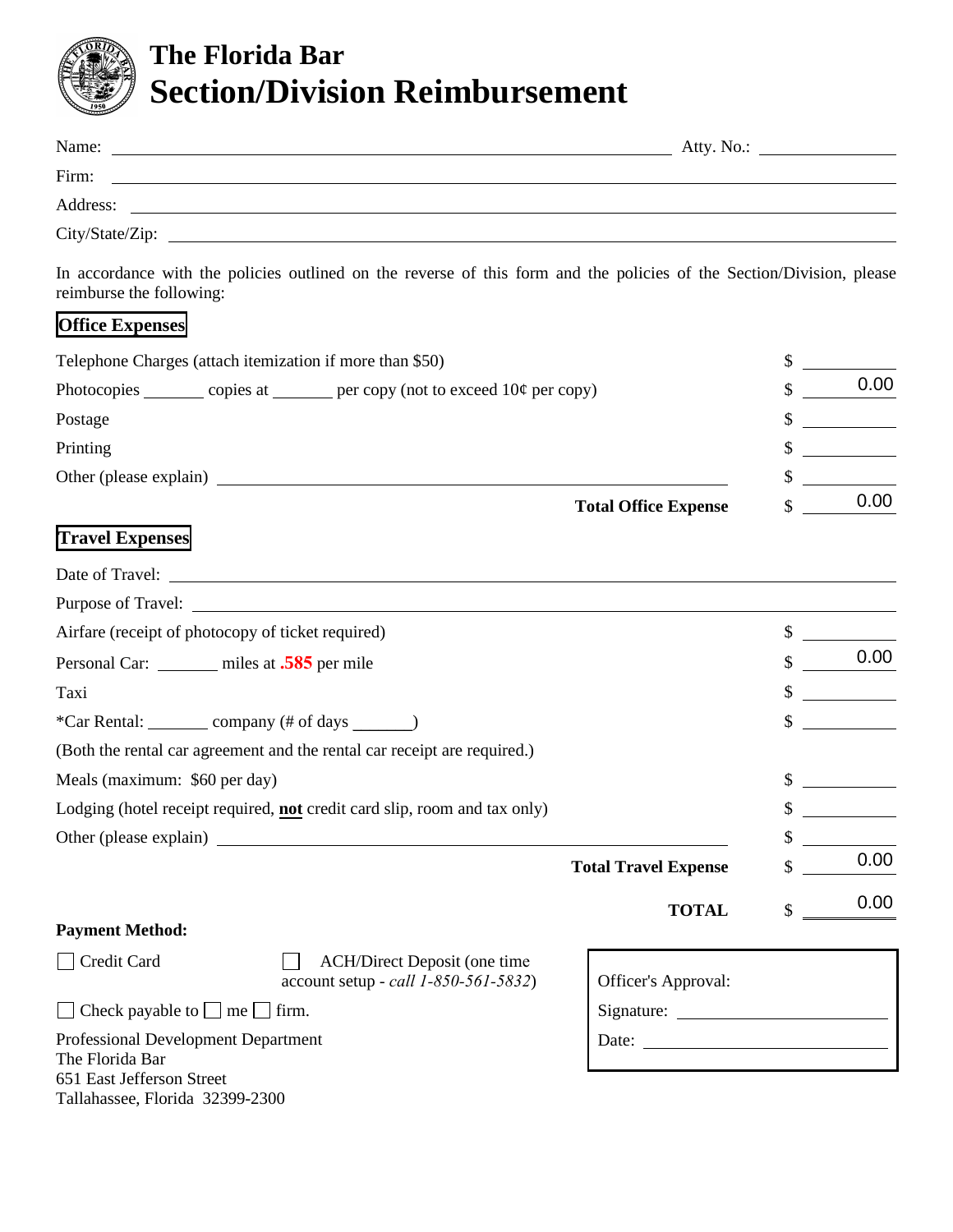# **The Florida Bar Section Reimbursement Policies**

Outlined below is an excerpt from Florida Bar Standing Board Policy 5.61, Section Disbursement Policies.

- **(e) Section Reimbursement Policy.** Sections may separately budget a fixed amount to be paid annually to section officers for reimbursement for all expenses incurred as opposed to reimbursing expenses on an item-by-item basis. Except for the expense allowance herein provided for section officers, all reimbursement of expenses must be in accordance with the following or be on a more restrictive basis as determined by individual sections:
- **(1) Telephone Charges.** All conference call charges must identify the parties called and the amount and purpose of the call. Telephone calls of up to \$50 per month may be reimbursed without itemization. If charges exceed that amount, all charges must be identified as to at least one of the following:
	- a. party called,
	- b. telephone number called, or
	- c. purpose of the call.

 **(2) Copy Costs.** Office copy costs are not to exceed 10¢ per copy and must be itemized by number of copies and purpose. Miscellaneous, general, etc. is an appropriate description for a small number of copies.

- **(3) Postage.** Any large mailings must be itemized as to what was mailed to whom and at what cost. Mailings should be done by section staff at the Bar headquarters when possible.
- **(4) Printing.** All printing shall be done at The Florida Bar headquarters unless, for the benefit of the section and the Bar, circumstances warrant otherwise.
- **(5) Travel Expenses.** Travel expense reimbursement is essentially the same as for Bar employees.
	- a. Air fare in all instances shall be "coach".
	- b. Mileage is reimbursed at the maximum rate permissible by IRS without reporting such reimbursement to the Internal Revenue Service or some lower figure set by the section.
	- c. When taxis or limousines are not practical, a rental car may be used. The rental car shall be a subcompact or compact, or any other vehicle at a rate no greater than the rates for a subcompact or compact.
	- d. The method of travel should be the most economical, considering both time and travel costs.
	- e. Meals shall be reimbursed at the same rate as is then applicable for expense by staff members of The Florida Bar. If there is a group meal function which is paid for by the section, no individual meal reimbursement shall be permitted.
	- f. Copies of receipts for lodging, out-of-town travel expenses (airline tickets, etc.) and all other charges of \$25 or more (other than mileage and authorized meal allowances) must be attached.
	- g. When paying expenses (meals, etc.) for other individuals, the names of the other parties must be indicated and the relation to Bar activity disclosed.
	- same amounts and for the same items of expenditures as otherwise allowed for the speaker; however, reimbursement h. The travel expenses of the spouse, companion or associate of a Florida Bar CLE speaker may be reimbursed in the shall not be allowed unless provided for in the section's annual budget as an "excess speaker expense" under SBP 5.60(k).
- **(6) Time Limits For Reimbursement Requests.** Expenses to be considered for reimbursement must be submitted at least quarterly within 30 days of the end of the quarter for any quarter the cumulative unreported expenses exceed \$100. Expense reports due for periods ending on June 30 must be filed by July 15. A section may elect to hold actual payment of such expense statements until July 15 after the end of the fiscal year.
- (f) **Conflicting Policies.** Any existing policy of The Florida Bar that is in conflict with this policy shall not be controlling and should be amended. These policies are minimal umbrella policies for sections to operate within. Sections shall establish policies specific to the individual section within the umbrella policies.

 NOTE: As stated above, these are minimal umbrella policies. Each section/division may or may not provide for member reimbursement of expenses. If you have questions, please contact your section administrator.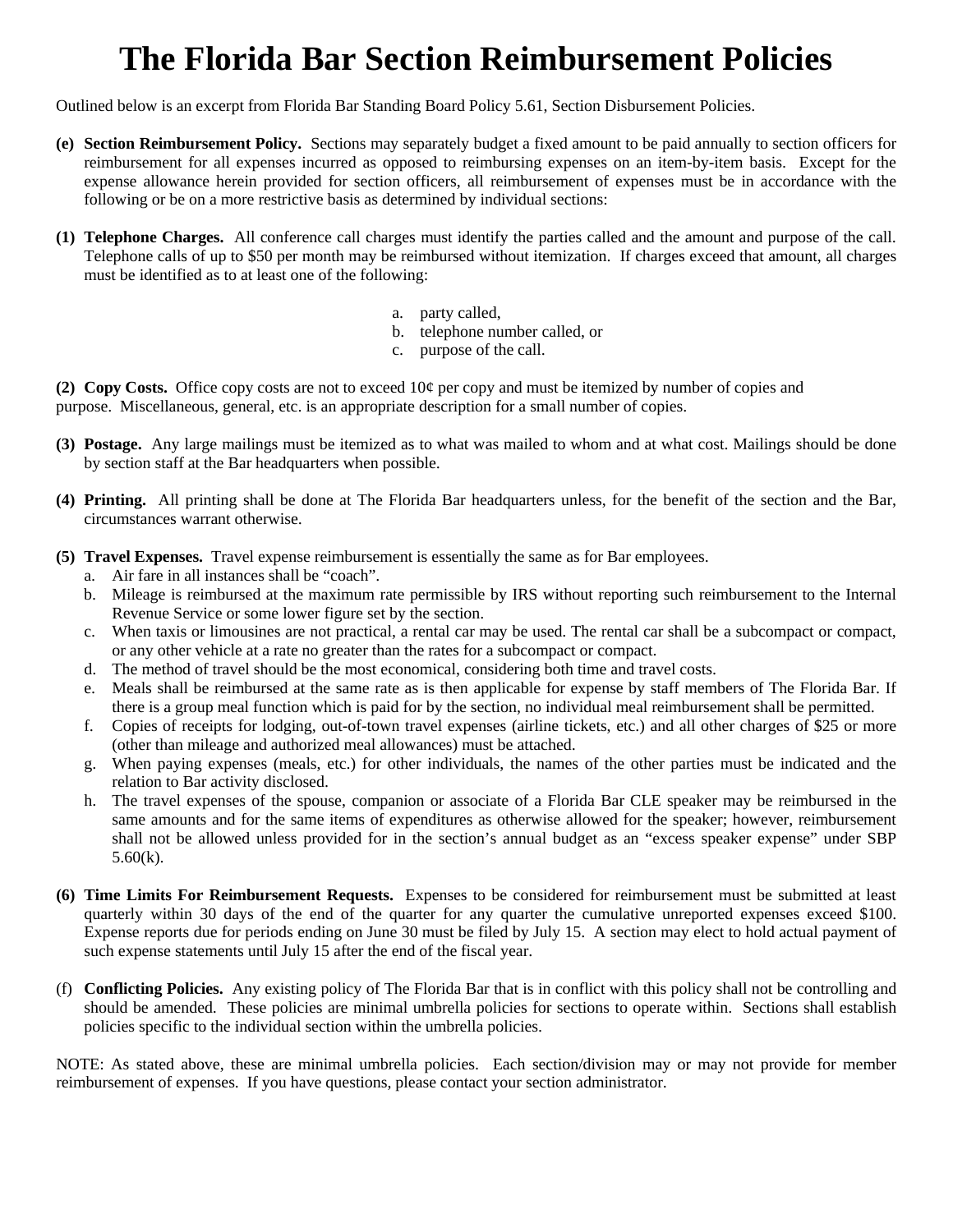

**Joshua E. Doyle Executive Director**

**850/561-5600 www.FLORIDABAR.org**

### **The Florida Bar Electronic Payment Initiative**

Dear Valued Vendor:

The Florida Bar (TFB) is in the process of switching current vendors and customers from paper check to electronic payment options. As part of this transition, we ask that your organization accept future invoice payments by one of the following options: credit card or ACH/Direct Deposit, rather than by check.

#### **There are two electronic payment options:**

- 1) Single-Use Virtual Mastercard
- 2) ACH (Direct Deposit)

This change will simplify your processes, provide you with faster invoice payment, and improved cash flow. The major difference between the electronic payment types and standard check/corporate credit card reimbursement is that the Single-Use Virtual Mastercard and ACH options will result in faster payment reimbursement. There are no fees associated with electronic payments.

#### **Electronic Option 1- Single-Use Virtual Mastercard**

- 1. Determine if you are able to accept credit card transactions and an email address/contact to receive payment information.
- 2. Send an email containing the requested information above to finance@floridabar.org. A reply will be sent confirming receipt.
- 3. For each payment, you will receive a unique single-use account number, the payment amount, and remittance advice related to your payment. You will use this information to process the payment following your normal credit card process.